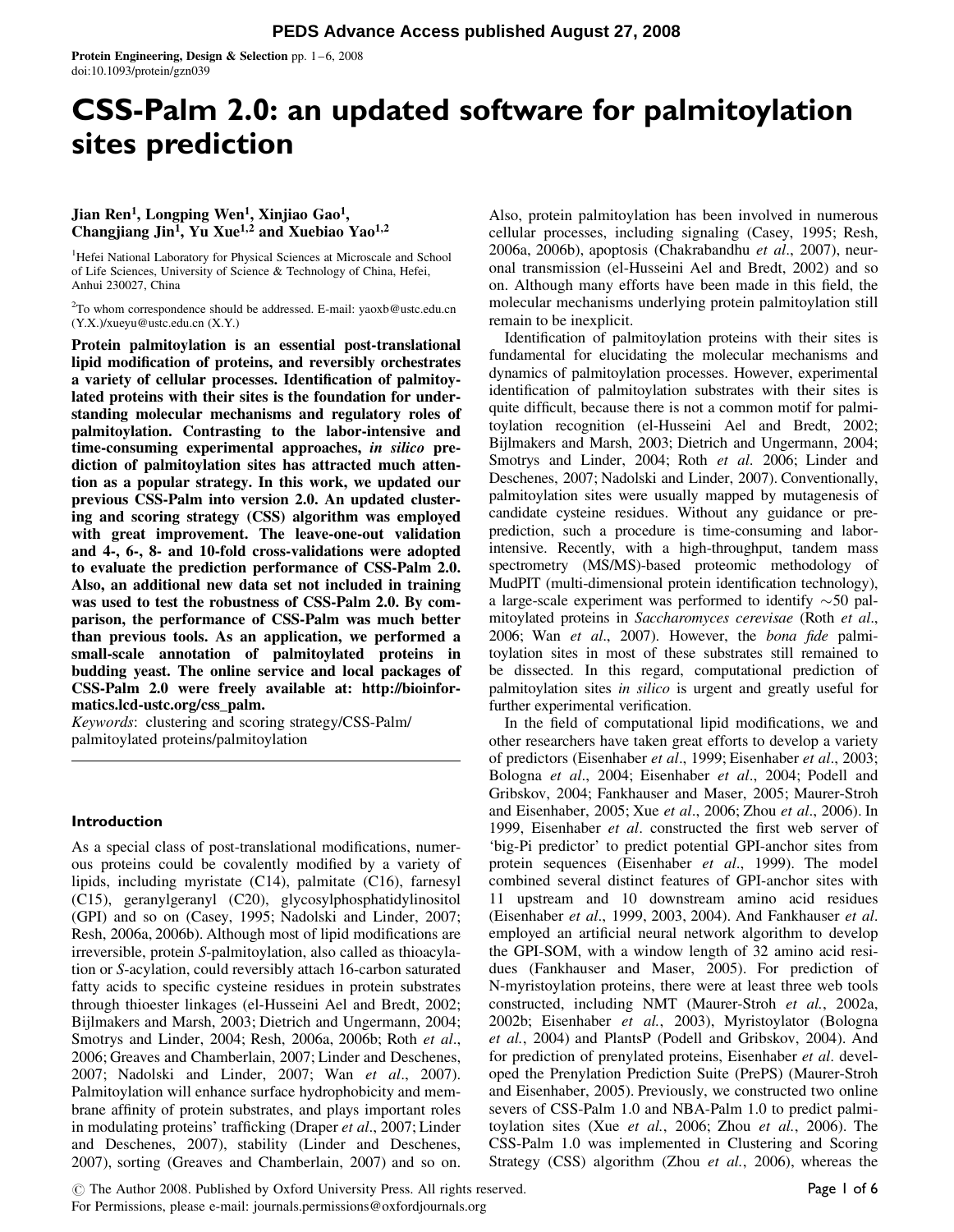NBA-Palm 1.0 was constructed with the Naïve Bayesian Algorithm (NBA) (Xue et al., 2006).

In this work, we updated our previous CSS-Palm 1.0 into version 2.0. We manually collected the experimentally verified palmitoylation sites from scientific literature. The nonredundant training data contained 263 palmitoylation sites from 109 distinct proteins. Then an improved version of CSS algorithm was deployed. The leave-one-out (Loo) validation and 4-, 6-, 8- and 10-fold cross-validations were calculated to evaluate the prediction performance and system robustness of CSS-Palm 2.0. Again, the prediction performance was also tested on an additional data set not included in the training data set, with 53 palmitoylation sites in 26 proteins. By comparison with our previous CSS-Palm1.0 and NBA-Palm 1.0, the performance of CSS-Palm 2.0 was greatly improved. Finally, the online service and local packages of CSS-Palm 2.0 were implemented in JAVA 1.4.2 with high speed. The CSS-Palm 2.0 could predict potential palmitoylation sites for  $\sim$ 1000 proteins (with an average length of  $\sim$ 1000 amino acids) within 3 min. Taken together, we proposed that the CSS-Palm 2.0 will be a useful tool for experimentalists. The online service and local packages of CSS-Palm 2.0 were freely available at: http://bioinformatics.lcd-ustc.org/css\_palm.

### Materials and methods

#### Data preparation

We searched the scientific literature from PubMed with keywords of 'palmitoylation' or 'palmitoylated', and manually collected 340 experimentally verified palmitoylation sites in 145 proteins which were published before 8 October 2007. In this work, we arbitrarily took the 284 palmitoylation sites from 116 proteins published before November 2006 as the training data set. And the remaining 56 sites in 29 proteins were not included in training as an additional data set for performance evaluation. The protein sequences were retrieved from UniProt database (http://cn.expasy.org/uniprot).

As previously described (Xue et al., 2006), we regarded the cysteine (C) residues that undergo palmitoylation modification as positive data (+), while all other non- palmitoylated cysteine residues were taken as negative data  $(-)$ . The positive data set (+) for training might contain several homologous sites from homologous proteins. If the training data were highly redundant with too many homologous sites, the prediction accuracy would be overestimated. To avoid the overestimation, we clustered the protein sequences with a threshold of 40% identity by CD-HIT (Li and Godzik, 2006). If two proteins were similar with  $\geq 40\%$  identity, we re-aligned the proteins with BL2SEQ, a program in the BLAST package (Altschul et al., 1997), and checked the results manually. If two palmitoylation sites from two homologous proteins were at the same position after sequence alignment, only one item was reserved while the other was discarded. Finally, the non-redundant data set for training contained 263 positive sites and 1150 negative sites from 109 substrates. And the non-redundant new data set contained 53 positive sites from 26 proteins. The training and new data sets are freely available upon request.

### An upgraded algorithm of CSS

In CSS-Palm 1.0, the algorithm of CSS was employed (Zhou et al., 2006). And the experimentally verified palmitoylation sites were automatically clustered into three clusters by different thresholds of peptides similarity (Zhou et al., 2006). The clustering procedure was terminated, when the prediction performance was not significantly increased any more. Given a putative palmitoylation site for prediction, the CSS-Palm 1.0 will calculate a score between the sites with each cluster dependent on BLOSUM62 matrix, respectively. If the largest score was greater than the cut-off value, the putative site would be predicted as a positive hit.

In CSS-Palm 2.0, an updated version of CSS algorithm was used. First, we manually classified the known palmitoylation sites into three clusters, including Type I (sites follow a  $-CC-$  pattern, C is a cysteine residue), Type II (sites follow a  $-CXXC$  – pattern, C is a cysteine residue and X is a random residue) and Type III (other sites) group. Thus, the clustering procedure was based on experimental evidence rather than randomness. Then, we defined a *potential* palmitoylation peptide  $PPP(m, n)$  as a C residue flanked by  $m$  residues upstream and  $n$  residues downstream. By exhaustively testing, we chose  $PPP(25, 7)$ ,  $PPP(25, 16)$  and PPP(23, 15) for Type I, Type II and Type III palmitoylation sites, respectively. The training and prediction processes were separately performed on Type I, Type II and Type III palmitoylation sites, while the prediction results were integrated to calculate the final performance. Also, to improve the prediction performance, we developed a simple approach of matrix mutation (MaM). First, the BLOSUM62 was chosen as the initial matrix, and the Loo performance was calculated. Then, we fixed the specificity  $(Sp)$  as  $85\%$  to improve the sensitivity (Sn) by randomly picking out an element of the matrix for mutation. The procedure was terminated when the Sn value was not increased any more.

#### Performance evaluation

As previously described (Zhou et al., 2006), we used four measurements such as Sn, Sp, accuracy  $(Ac)$  and *Mathew* correlation coefficient (MCC) to evaluate the prediction performance of the CSS-Palm 2.0. The four measurements were defined as below:

$$
Sn = \frac{TP}{TP + FN}, \quad Sp = \frac{TN}{TN + FP},
$$

$$
Ac = \frac{TP + TN}{TP + FP + TN + FN},
$$

and

$$
MCC = \frac{(TP \times TN) - (FN \times FP)}{\sqrt{(TP + FN) \times (TN + FP) \times (TP + FP) \times (TN + FN)}}
$$

In this work, the Loo validation and 4-, 6-, 8- and 10-fold cross-validations were performed on the training data set (263 positive sites and 1150 negative sites). And the receiver operating characteristic (ROC) curves were drawn (Fig. 1). Also, the area under ROC (AROC) values were calculated as 0.8993 (Loo validation), 0.8732 (4-fold cross-validation, 4-fold), 0.8730 (6-fold cross-validation, 6-fold), 0.8864 (8-fold cross-validation, 8-fold) and 0.8982 (10-fold crossvalidation, 10-fold). Thus, the results of 4-, 6-, 8- and 10-fold cross-validations were very similar with the Loo validation. In this regard, we took the Loo validation as an indicator of prediction performance of CSS-Palm 2.0.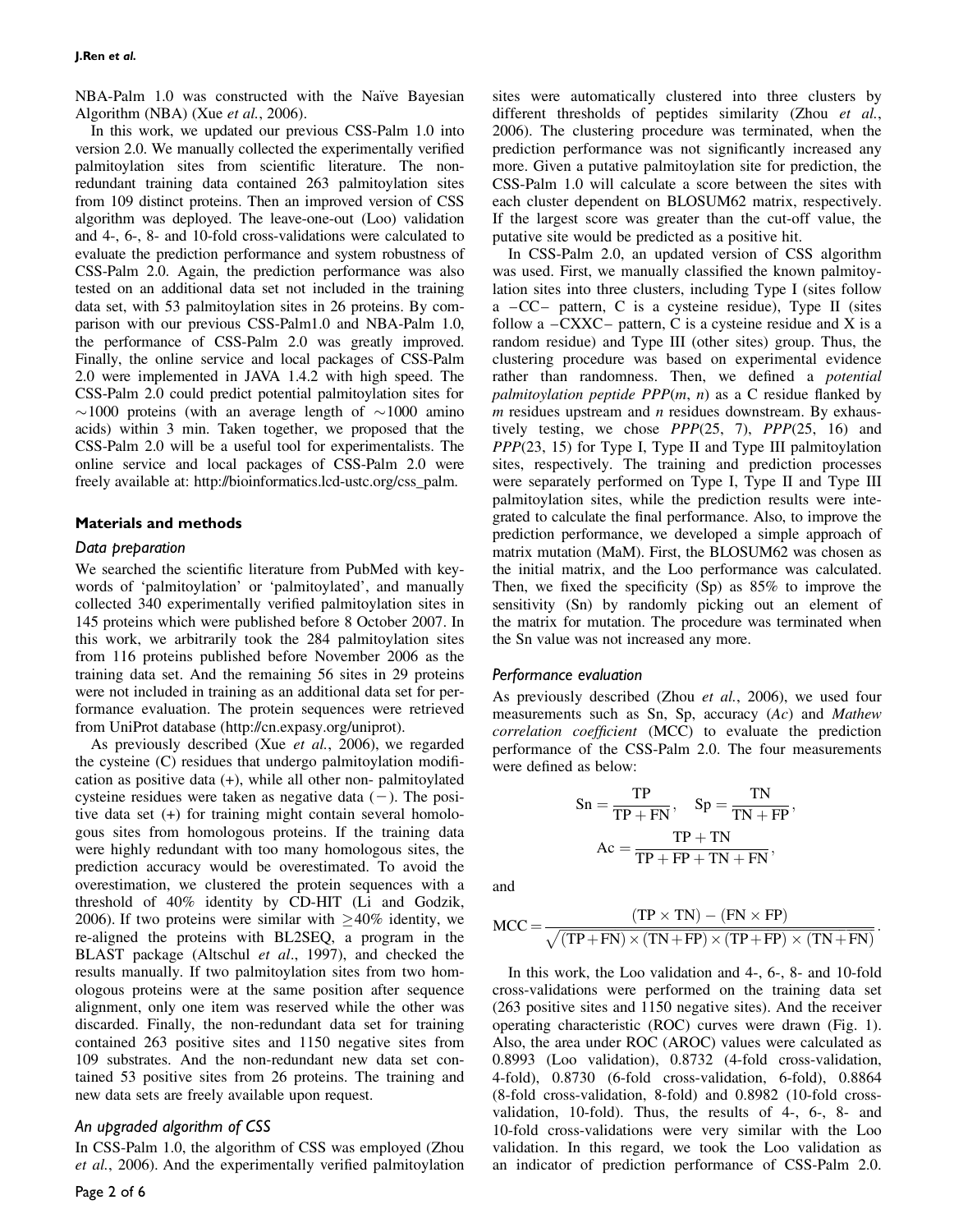

Fig. 1. The receiver operating characteristic (ROC) curves of leave-one-out (Loo) validation and 4-, 6-, 8- and 10-fold cross-validations (4-, 6-, 8- and 10-fold).

Also, we evaluated the robustness of CSS-Palm 2.0 with a new data set, including 53 verified palmitoylation sites in 26 substrates ( published after Nov., 2006).

### Implementation of the online service and local packages

The online service and local packages of CSS-Palm 2.0 were implemented in JAVA and freely available at http://bioinformatics.lcd-ustc.org/css\_palm/prediction.php. For the online service, we tested the CSS-Palm 2.0 on a variety of internet browsers, including Internet Explorer 6.0, Netscape Browser 8.1.3 and Firefox 2 under Windows XP Operating System (OS), Mozilla Firefox 1.5 of Fedora Core 6 OS (Linux) and Safari 3.0 of Apple Mac OS X 10.4 (Tiger) and 10.5 (Leopard). For Windows and Linux systems, a latest version of Java Runtime Environment (JRE) package (JAVA 1.4.2 or later versions) of Sun Microsystems should be pre-installed for using the CSS-Palm 2.0 program. However, for Mac OS, the CSS-Palm 2.0 could be used directly without any additional packages. The online service of CSS-Palm 2.0

uses the local CPU for computation. Thus, the computing time is dependent on the users' computers. In our laptop (IBM ThinkPad R51, 1.60 GHz, 768 MB), it only cost  $<$ 3 min to predict palmitoylation sites for 1000 protein sequences (average length  $\sim$  1000 amino acids). For convenience, we also developed the local packages of CSS-Palm 2.0. The stand-alone software of CSS-Palm 2.0 supported three major OSs, including Windows, Linux and Mac.

#### **Results**

#### Development of the CSS-Palm 2.0 software

In this work, we used an updated version of CSS algorithm. The experimental results proposed that there is not a general consensus sequence for protein palmitoylation (el-Husseini Ael and Bredt, 2002; Bijlmakers and Marsh, 2003; Dietrich and Ungermann, 2004; Smotrys and Linder, 2004; Roth et al., 2006; Linder and Deschenes, 2007; Nadolski and Linder, 2007). However, there are still some sequence patterns for a large proportion of palmitoylation sites. For example, in budding yeast, a DHHC cysteine-rich domain protein of Akr1p was identified as a palmitoyl transferase, to dual modify the casein kinase Yck2p at its C-terminal – CC – sequences (Roth et al., 2002; Dietrich and Ungermann, 2004). Also, H-Ras was verified to be dual palmitoylated at its -CXXC- motif (Hancock et al., 1989). Based on the experimental observations, we classified the known palmitoylation sites into three clusters, including Type I (sites follow a  $-CC-$  pattern, C is a cysteine residue), Type II (sites follow a  $-CXXC$  – pattern, C is a cysteine residue and X is a random residue) and Type III (other sites) cluster. Although several other motifs were also proposed, we adopted only the two major motifs for protein palmitoylation by performance comparisons. To improve the prediction performance, we also developed a simple method of MaM. By exhaustively testing, we fixed the Sp as 85% to improve the Sn by MaM. Successfully, both of the Loo validation and the performance on the new data set were greatly improved (Table I). Also, the Ac of Loo validation is very similar with the performance on the new data set. In this regard, the CSS-Palm 2.0 system is accurate and robust.

Finally, the online service and local packages of CSS-Palm 2.0 was implemented in JAVA 1.4.2 (J2SE). As an instance, the prediction results of human CD82 was shown (Fig. 2). The human CD82 (UniProt accession number: P27 701), also called as KAI1, is a member of

| <b>Table I.</b> The performance of CSS-Palm 2.0 was greatly improved by matrix mutation (MaM) |           |               |           |       |        |              |          |       |        |
|-----------------------------------------------------------------------------------------------|-----------|---------------|-----------|-------|--------|--------------|----------|-------|--------|
| $CSS-Palm 2.0$                                                                                | Threshold | Leave-one-out |           |       |        | New data set |          |       |        |
|                                                                                               |           | Ac $(\%)$     | Sn $(\%)$ | Sp(%) | MCC(%) | Ac $(\% )$   | $Sn(\%)$ | Sp(%) | MCC    |
| Before MaM <sup>a</sup>                                                                       | High      | 88.68         | 77.19     | 91.30 | 0.6495 | 89.00        | 56.60    | 93.82 | 0.5084 |
|                                                                                               | Medium    | 82.38         | 82.89     | 82.26 | 0.5541 | 81.91        | 69.81    | 83.71 | 0.4256 |
|                                                                                               | Low       | 69.43         | 87.83     | 65.22 | 0.4153 | 71.88        | 75.47    | 71.35 | 0.3303 |
| After MaM <sup>b</sup>                                                                        | High      | 89.60         | 77.19     | 92.43 | 0.6709 | 89.49        | 56.60    | 94.38 | 0.5227 |
|                                                                                               | Medium    | 85.92         | 82.89     | 86.61 | 0.6142 | 86.31        | 73.58    | 88.20 | 0.5207 |
|                                                                                               | Low       | 77.00         | 87.83     | 74.52 | 0.5024 | 76.28        | 81.13    | 75.56 | 0.4089 |

Both of the leave-one-out validation and the performance on the new data set were calculated and shown.

a Performance before MaM.

<sup>b</sup>The performance after MaM.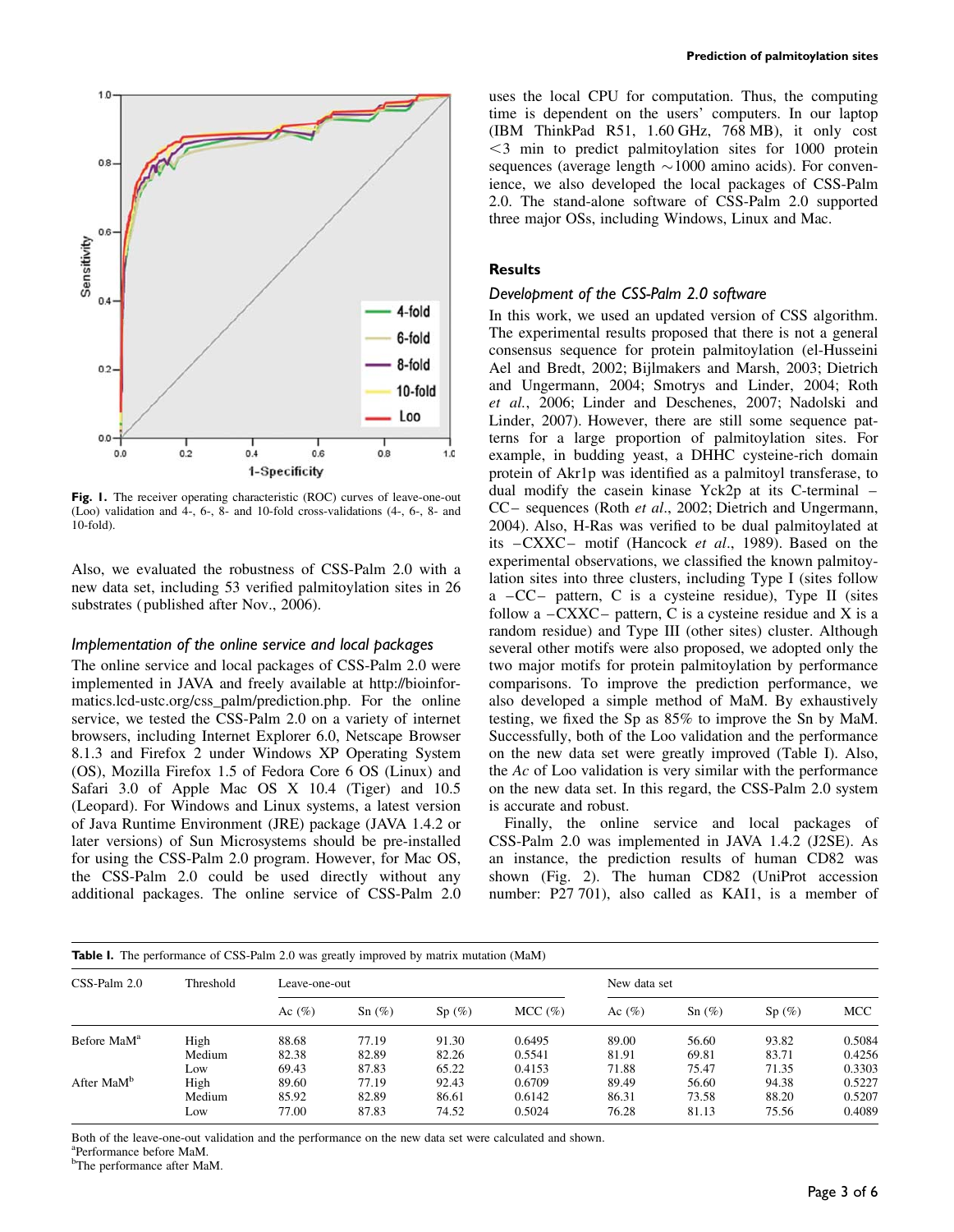| <b>Predicted sites</b>                                             |                                                                                                                                                                                                                                                                                     |                           |                   |                 |
|--------------------------------------------------------------------|-------------------------------------------------------------------------------------------------------------------------------------------------------------------------------------------------------------------------------------------------------------------------------------|---------------------------|-------------------|-----------------|
| Position                                                           | Peptide                                                                                                                                                                                                                                                                             | Score                     | Cutoff            | Type            |
| 5                                                                  | <b>GSACIKV</b>                                                                                                                                                                                                                                                                      | 4.704                     | 0.8               | Typelli: Others |
| 74                                                                 | <b>FLGCIGA</b>                                                                                                                                                                                                                                                                      | 2.296                     | 0.8               | Typelll: Others |
| 83                                                                 | EVRCLLG                                                                                                                                                                                                                                                                             | 4.522                     | 0.8               | Typelli: Others |
| 150                                                                | <b>VKCCGWW</b>                                                                                                                                                                                                                                                                      | 0.781                     | 0.7               | Typel: -CC-     |
| 251                                                                | <b>LSICLCR</b>                                                                                                                                                                                                                                                                      | 3.922                     | 0.8               | Typelll: Others |
| 253                                                                | <b>ICLCRHV</b>                                                                                                                                                                                                                                                                      | 3.617                     | 0.8               | Typellt: Others |
| Enter sequence(s) in FASTA format<br>>Example (Human CD28 protein) | MGSACIKVTKYFLFLFNLIFFILGAVILGFGVVIILADKSSFISVLQTSSSSLRMGAYVFIGVGAVTMLMGFLGCIGAVNEVRCLLGLYFAFLLLILI<br>AQVTAGALFYFNMGKLKQEMGGIVTELIRDYNSSREDSLQDAWDYVQAQVKCCGWVSFYNWTDNAELMNRPEVTYPCSCEVKGEEDNS<br>LSVRKGFCEAPGNRTQSGNHPEDWPVYQEGCMEKVQAWLQENLGILGVGVGVAIIELLGMVLSICLCRHVHSEDYSKVPKY |                           |                   |                 |
| <b>Threshold</b><br><b>High</b>                                    | $\bigcirc$ AB<br>Medium<br><b>Low</b>                                                                                                                                                                                                                                               | Console<br><b>Example</b> | <b>Clear Form</b> | Submit          |

Fig. 2. The snapshot of CSS-Palm 2.0 JAVA applet. The prediction results of human CD28 protein were shown as an instance.

tetraspanin superfamily. Palmitoylation of CD82/KAI1 plays an essential role in inhibiting the migration and invasion of cancer cells (Zhou et al., 2004). The experimentally verified palmitoylation sites on CD82/KAI1 were mapped at position 5, 74, 83, 251 and 253 (Zhou et al., 2004). With the default threshold (medium threshold), the CSS-Palm 2.0 could correctly predict the five sites as positive hits (Fig. 2). In addition, the C150 was also predicted as a positive hit to follow a  $-CC -$  (Type I) pattern. Thus, this site might also be a highly potential palmitoylation site and need further experimental verifications.

# Comparison of CSS-Palm 2.0 with previous tools

Here, we compared the prediction performance of CSS-Palm 2.0 to CSS-Palm 1.0 and NBA-Palm 1.0. Previously, the NBA-Palm 1.0 was compared with CSS-Palm 1.0 on an old data set (210 experimental sites in 83 proteins) (Xue et al., 2006; Zhou et al., 2006). Since the training data set of CSS-Palm 2.0 is much larger than previous tools, it is not strange that the performance of CSS-Palm 2.0 is much higher on the training data set. To dissect whether the updated algorithm of CSS-Palm 2.0 is superior, we re-trained the CSS-Palm 2.0 with the old data set. The default thresholds were chosen for CSS-Palm 1.0 and NBA-Palm 1.0, respectively. Then, we fixed the Sn values of CSS-Palm 2.0 to be identical with previous tools and compared the Sp values (Table II). The prediction performance of CSS-Palm 2.0 was greatly improved against previous tools on the old data set. In this regard, the updated CSS algorithm was

more useful and accurate. Also, we compared the prediction performance of CSS-Palm 2.0 with previous tools on the new data set (Table II). Again, the prediction results of CSS-Palm 2.0 were much better than the previous tools. Taken together, we proposed that CSS-Palm 2.0 would be more useful for experimentalists.

## Annotation of palmitoylated proteins in budding yeast

Recently, Roth et al. (2006) carried out a large-scale experiment to identify palmitoylated proteins in S. cerevisae. Totally, there were 16 known palmitoylated proteins and 35 novel palmitoylated proteins reported. Then, we used the CSS-Palm 2.0 with high threshold to predict potential palmitoylation sites for these known and novel palmitoylated proteins (Table III). Under the high threshold, the Ac, Sn, Sp and MCC of CSS-Palm 2.0 were 89.60, 77.19, 92.43 and 0.6709, respectively. Successfully, CSS-Palm 2.0 could predict 12 of 16 (75%) known palmitoylated proteins with at least one site. And 26 of 35 ( $\sim$ 74%) novel palmitoylated proteins were predicted with at least one site.

Also, for the known palmitoylated proteins, we searched the UniProt database and scientific literature for their palmitoylation sites information. The ambiguous information with 'By similarity', 'Potential' and 'Probable' in UniProt database was not adopted. In our results, most of real palmitoylation sites were correctly predicted by CSS-Palm 2.0 (Table III). Only one site of Snc1 C95 was missed. And our predictions provided additional information and were useful for further experimental design. For example, although Yck1, Yck2 and Yck3 were verified as palmitoylated proteins, only the palmitoylation sites in Yck2 were clearly mapped as C545 and C546 (Roth et al., 2006). Our prediction results proposed that Yck1 and Yck3 might be palmitoylated at C537, C538 and C517, C518, C519, C520, C522, C523 and C524, respectively. Again, although Gpa2 was proposed as a real palmitoylated protein, its palmitoylation sites information is still ambiguous (Roth et al., 2006). Our results suggested that Gpa2 might be palmitoylated on a single cysteine residue at position 4 (Table III).

In the novel palmitoylated proteins, the palmitoylation sites on Rho2 and Rho3 were mapped at C188 and C5, respectively (Roth et al., 2006). Our results could correctly predict these sites as positive hits (Table III). Again, eight amino acid permeases (AAPs) including Agp1, Bap2, Gap1, Gnp1, Hip1, Sam3, Tat1 and Tat2 were suggested to be palmitoylated at C-teminal cysteines (Table III) (Roth et al., 2006). And our results predicted most of these C-terminal cysteine residues as positive hits.

| <b>Table II.</b> Comparisons of CSS-Palm 2.0 with CSS-Palm 1.0 and NBA-Palm 1.0 |                |                |                |                  |                |                |                |                  |  |
|---------------------------------------------------------------------------------|----------------|----------------|----------------|------------------|----------------|----------------|----------------|------------------|--|
| Predictor                                                                       | Old data set   |                |                |                  | New data set   |                |                |                  |  |
|                                                                                 | Ac $(\% )$     | Sn(%)          | Sp(%)          | MCC (%)          | Ac $(\%)$      | $Sn(\%)$       | Sp(%)          | MCC              |  |
| $CSS-Palm 2.0$                                                                  | 88.81<br>90.31 | 82.38<br>67.62 | 90.68<br>96.94 | 0.6982<br>0.7082 | 89.49<br>92.42 | 64.15<br>43.40 | 93.26<br>99.72 | 0.5527<br>0.6161 |  |
| $CSS-Palm 1.0$<br>$NBA-Palm 1.0$                                                | 82.94<br>86.67 | 82.16<br>67.46 | 83.17<br>92.25 | 0.5877<br>0.6102 | 81.42<br>88.26 | 64.15<br>43.40 | 83.99<br>94.94 | 0.3887<br>0.4287 |  |

The old data set included 210 palmitoylation sites from 83 proteins (Zhou et al., 2006), while the new data set contained 53 palmitoylation sites in 26 proteins. The default thresholds were chosen for CSS-Palm 1.0 and NBA-Palm 1.0. Then we fixed the Sn values of CSS-Palm 2.0 to be identical with previous tools and compared the Sp values.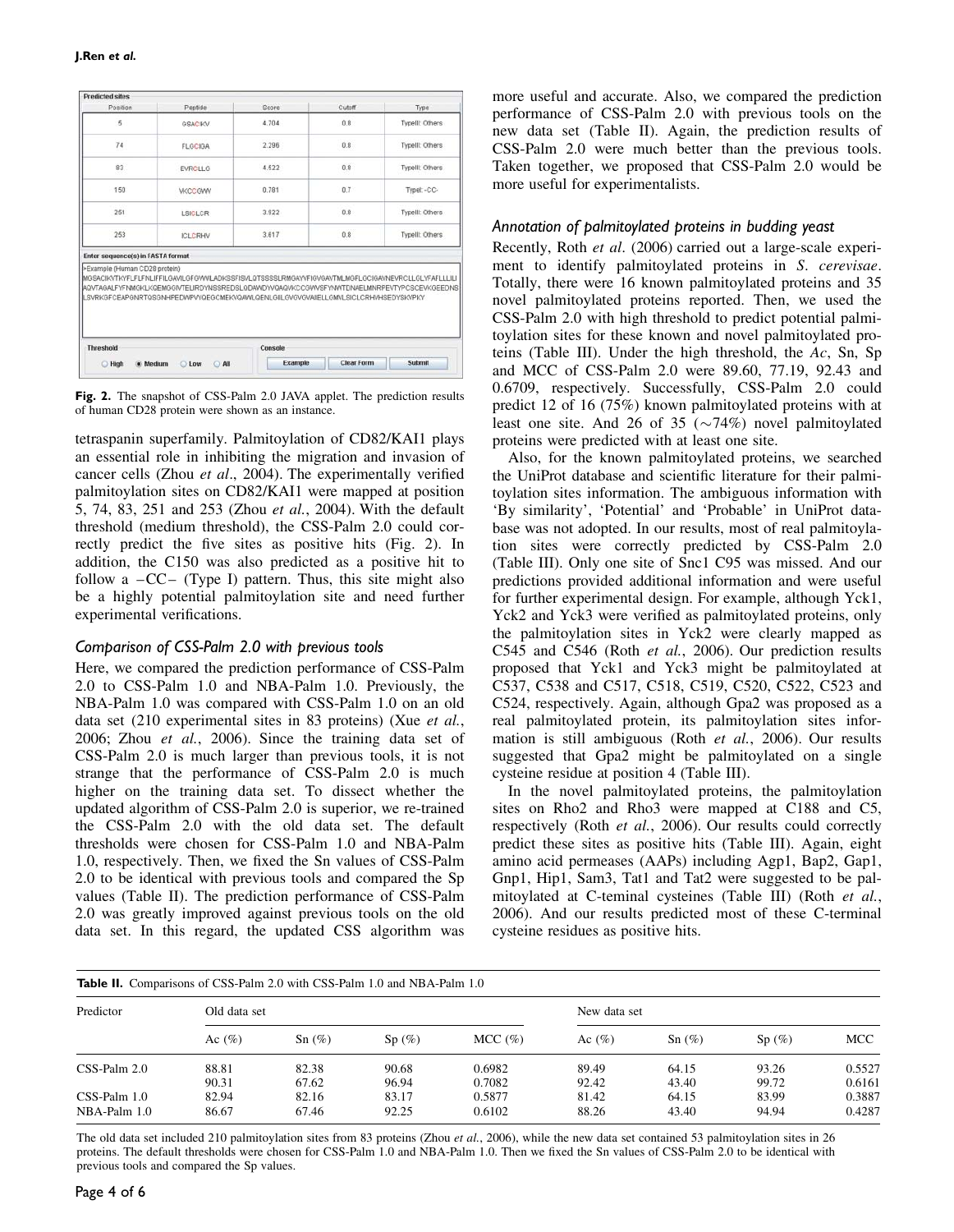| <b>Table III.</b> The prediction results for 16 known palmitoylated proteins and novel palmitoylated proteins in budding yeast |        |            |                                   |                                        |  |  |  |
|--------------------------------------------------------------------------------------------------------------------------------|--------|------------|-----------------------------------|----------------------------------------|--|--|--|
| UniProt<br>Protein                                                                                                             |        | Exp. sites | Predicted sites                   | Predicted palmitoylated peptides       |  |  |  |
| Known palmitoylated proteins                                                                                                   |        |            |                                   |                                        |  |  |  |
| Ras1                                                                                                                           | P01119 | 305        | 305, 306, 309                     | 303-GGCCIIC-309                        |  |  |  |
| Ras2                                                                                                                           | P01120 | 318        | 318, 319                          | 316-GGCCIIS-322                        |  |  |  |
| Ste18                                                                                                                          | P18852 | 106        | 56, 106, 107                      | 55-ACL-57, 104-SVCCTLM-110             |  |  |  |
| Gpa1                                                                                                                           | P08539 | 3          | 3                                 | 1-MGCTV-5                              |  |  |  |
| Vac8                                                                                                                           | P39968 | 4, 5, 7    | 4, 5, 7, 106, 149                 | 4-CCSCLK-9, 105-ACA-107, 148-GCI-150   |  |  |  |
| Gpa2                                                                                                                           | P10823 |            | 4                                 | 2-GLCAS-6                              |  |  |  |
| Yck1                                                                                                                           | P23291 |            | 537, 538                          | 534-KLGCC-538                          |  |  |  |
| Yck2                                                                                                                           | P23292 | 545, 546   | 545, 546                          | 542-KLGCC-546                          |  |  |  |
| Yck3                                                                                                                           | P39962 |            | 517, 518, 519, 520, 522, 523, 524 | 515-KYCCCCFCCC-524                     |  |  |  |
| Bet3                                                                                                                           | P36149 | 80         | 80                                | 78-PRCEN-82                            |  |  |  |
| Lcb4                                                                                                                           | Q12246 | 43, 46     | 43, 46, 358, 359                  | 41-LSCLSCLD-48, 356-LMCCS-360          |  |  |  |
| Akr1                                                                                                                           | P39010 |            | 443, 598                          | 441-PGCLP-445, 596-QICKG-600           |  |  |  |
| Snc1                                                                                                                           | P31109 | 95         |                                   |                                        |  |  |  |
| Snc2                                                                                                                           | P33328 |            |                                   |                                        |  |  |  |
| Tlg1                                                                                                                           | Q03322 |            |                                   |                                        |  |  |  |
| Syn8                                                                                                                           | P31377 |            |                                   |                                        |  |  |  |
|                                                                                                                                |        |            |                                   |                                        |  |  |  |
| Novel palmitoylated proteins                                                                                                   |        |            |                                   |                                        |  |  |  |
| Rho <sub>2</sub>                                                                                                               | P06781 | 188        | 188, 189                          | 186-ANCCIIL-192                        |  |  |  |
| Rho3                                                                                                                           | Q00245 | 5          | 5, 228                            | 3-FLCGS-7, 226-SSCTI-230               |  |  |  |
| Ycp4                                                                                                                           | P25349 |            | 243, 244                          | 241-LSCCTVM-247                        |  |  |  |
| Psr 1                                                                                                                          | Q07800 |            | 9, 10                             | 7-ILCCSS-12                            |  |  |  |
| Psr2                                                                                                                           | Q07949 |            | 9, 10                             | 7-ILCCSS-12                            |  |  |  |
| Meh1                                                                                                                           | Q02205 |            | 7,8                               | 5-LSCCRN-10                            |  |  |  |
| Yg1108c                                                                                                                        | P53139 |            | 4                                 | 2-GLCGS-6                              |  |  |  |
| Ypl236c                                                                                                                        | Q12003 |            | 13, 14, 15                        | 11-NLCCCRG-17                          |  |  |  |
| Lsb6                                                                                                                           | P42951 |            | 607                               | 605-TWC-607                            |  |  |  |
| Yp1199c                                                                                                                        | Q08954 |            | 235                               | 231-IFCNCIQ-237                        |  |  |  |
| <b>Ykl047w</b>                                                                                                                 | P36090 |            | 511, 516                          | 509-PECLGNLC-516                       |  |  |  |
| Ybr016w                                                                                                                        | P38216 |            | 119, 122                          | 117-ALCICCTM-124                       |  |  |  |
| Pin2                                                                                                                           | Q12057 |            | 4, 66, 79, 81, 82, 84             | 3-VCK-5, 65-TCF-67, 77-FICWCCRC-84     |  |  |  |
| Sna4                                                                                                                           | Q07549 |            | 2, 3, 5, 7, 8                     | 1-MCCYCVCCTV-10                        |  |  |  |
| Mnn1                                                                                                                           | P39106 |            | 17                                | 15-RSCTIP-20                           |  |  |  |
| Ylr001c                                                                                                                        | Q07895 |            | 780                               | 778-LFCII-782                          |  |  |  |
| Mlf3                                                                                                                           | P32047 |            | 2,450                             | 1-MCVYKS-5, 447-FNSCDT-452             |  |  |  |
| Mse1                                                                                                                           | P48525 |            | 12, 169                           | 10-SYCSP-14, 167-RCCAHL-172            |  |  |  |
| Nuc1                                                                                                                           | P08466 |            | 2                                 | 1-MCSRI-5                              |  |  |  |
| Sso1                                                                                                                           | P32867 |            |                                   |                                        |  |  |  |
| Sso2                                                                                                                           | P39926 |            |                                   |                                        |  |  |  |
| Vam3                                                                                                                           | Q12241 |            |                                   |                                        |  |  |  |
| Tlg2                                                                                                                           | Q08144 |            |                                   |                                        |  |  |  |
| Mnn10                                                                                                                          | P50108 |            |                                   |                                        |  |  |  |
| Mnn11                                                                                                                          | P46985 |            |                                   |                                        |  |  |  |
| Tvp18                                                                                                                          | A6ZMD0 |            |                                   |                                        |  |  |  |
| Ylr326w                                                                                                                        | Q06170 |            |                                   |                                        |  |  |  |
| Amino acid permeases (AAPs)                                                                                                    |        |            |                                   |                                        |  |  |  |
| Agp1                                                                                                                           | P25376 |            |                                   |                                        |  |  |  |
| Bap2                                                                                                                           | P38084 | 609        | 435, 609                          | 433-IVCCVF-438, 607- FWC-609           |  |  |  |
| Gap1                                                                                                                           | P19145 |            | 397, 602                          | 395-YACSR-399, 600-FWC-602             |  |  |  |
| Gnp1                                                                                                                           | P48813 | 663        | 193, 663                          | 191-GSCVY-195, 601-FWC-603             |  |  |  |
| Hip1                                                                                                                           | P06775 | 603        | 339, 397, 400, 603                | 338-GCL-340, 397-CSRC-400, 601-FWC-603 |  |  |  |
| Sam3                                                                                                                           | Q08986 |            | 123, 377, 587                     | 122-FCV-124, 376-SCV-378, 585-FWC-587  |  |  |  |
| Tat 1                                                                                                                          | P38085 | 619        | 619                               | $617-FWC-619$                          |  |  |  |
| Tat2                                                                                                                           | P38967 |            | 289, 592                          | 288-TCL-290, 590-FWC-592               |  |  |  |
|                                                                                                                                |        |            |                                   |                                        |  |  |  |

The predicted palmitoylation sites were marked in bold underline. The experimentally verified sites were taken from UniProt annotation or scientific literature. Eight amino acid permeases (AAPs) were proposed to be palmitoylated at C-teminal cysteines (Roth et al., 2006).

Furthermore, Roth et al. (2006) suggested a novel sequence pattern for palmitoylation recognition. Thirteen palmitoylated proteins, including Snc1, Snc2, Tlg1, Syn8, Sso1, Sso2, Vam3, Tlg2, Mnn10, Mnn11, Pin2, Mnn1 and Ylr001c (Table III), were proposed to be potentially palmitoylated at cysteines cytoplasmically adjacent to their single transmembrane domains. However, these potential palmitoylation sites were still not experimentally verified during the past one and a half year. Thus, the new sequence pattern for palmitoylation was not adopted in current CSS-Palm 2.0. And the CSS-Palm 2.0 with high threshold generated only poor prediction on these proteins. We believed that the prediction performance of CSS-Palm 2.0 will be improved if these potential sites were experimentally verified and included into training data set.

## **Discussion**

In this work, we updated our previous CSS algorithm with great improvement (Zhou et al., 2006). First, the